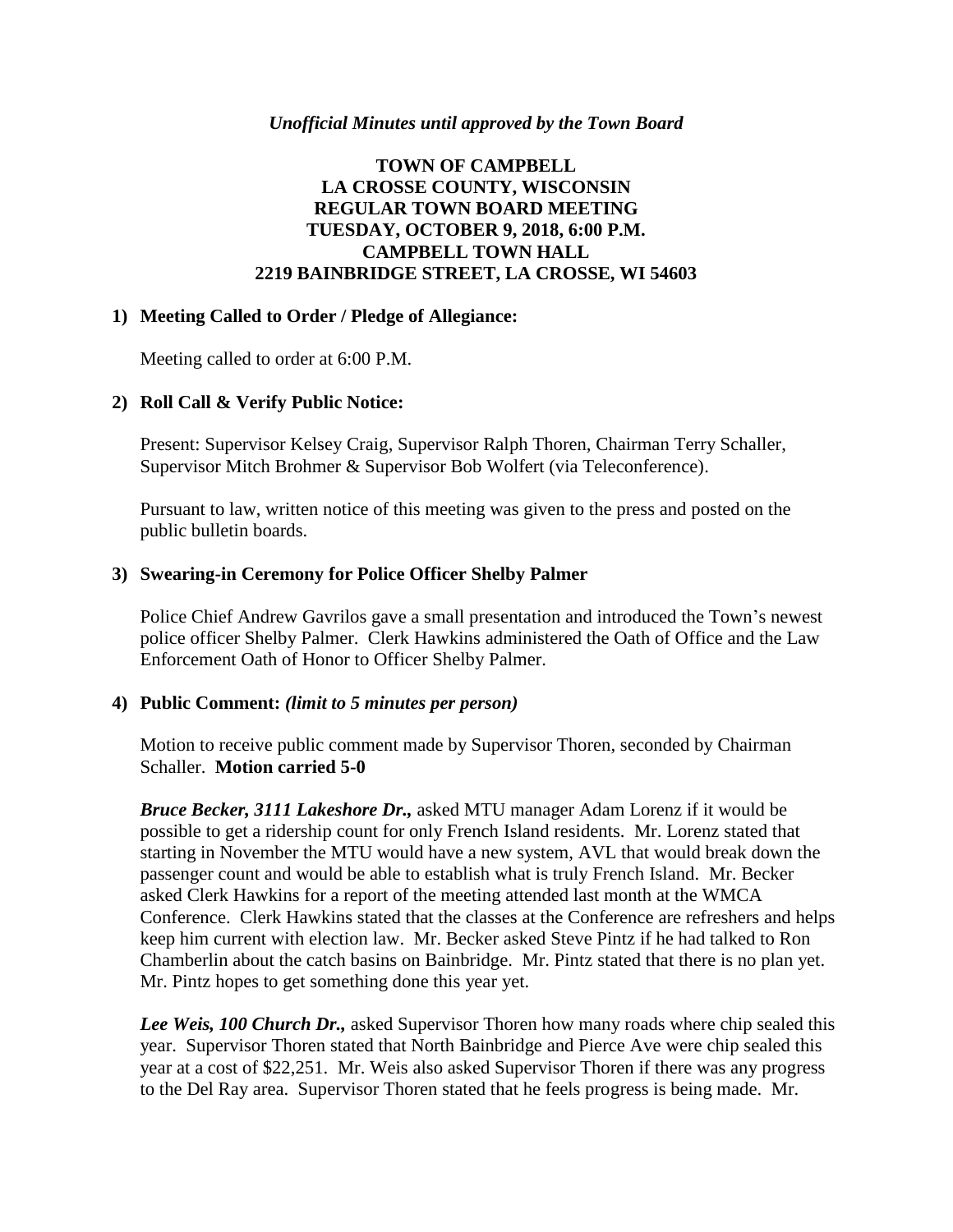Weis asked Supervisor Brohmer if he has gotten any new information regarding the 2025 annexation issue. Supervisor Brohmer stated that he has no new information but plans on getting more information this coming month. Mr. Weis inquired about an update to the possible formation of the Police, Fire, and Personnel Committee. Chairman Schaller stated he had talked to another person and feels that he has enough interest to re-establish the Committee. Mr. Weis also wanted to remind everyone that he is putting the audio recordings of the meetings on You Tube.

*Jeff Foelmi, 1503 Caroline St.,* asked Supervisor Bob Wolfert if he is ready to resign and wants to know what he did with the money he received from the Town last time he was gone.

Motion to close public comment made by Supervisor Brohmer, seconded by Chairman Schaller. **Motion carried 5-0**

- **5) Consent Agenda: (All items listed are considered routine and will be enacted with one motion. There will be no separate discussion of these items unless a Board member so requests, in which case the item will be removed from the Consent Agenda and be considered on the Regular Agenda).**
	- **A) Approval of Minutes:** Regular Board Meeting 09/11/2018

# **B) Plan Commission Meeting Recommendations:** No Meeting

### **C) Payment of Bills:**

Supervisor Craig wanted corrections in last month's meeting minutes. Supervisor Craig stated that there are a few comments missing regarding the Yard Waste Hours. Supervisor Craig thought comments about using the employee evaluations for raises is incorrect and would not be the only thing used for employee raises. Supervisor Craig wanted clarification from the closed session as to when employee Ben Harter would receive his raise.

Motion to approve the Consent Agenda made by Supervisor Brohmer, seconded by Chairman Schaller. **Motion carried 4-1 (Supervisor Craig voted "against")**

### **6) Business:**

**A)** Discuss ridership with MTU manager Adam Lorenz. (Schaller)

Adam Lorenz introduced himself as the new MTU manager and would like to hear from the Town on how to effectively make the routes in the Town better and increase first time ridership. The Town will also look into the ability to sell bus passes at the Town Hall in the Clerk's Office. Mr. Lorenz mentioned that the MTU has 4 new buses coming in May 2019 and some grants opportunities for new buses in 2020.

# **No Action Taken**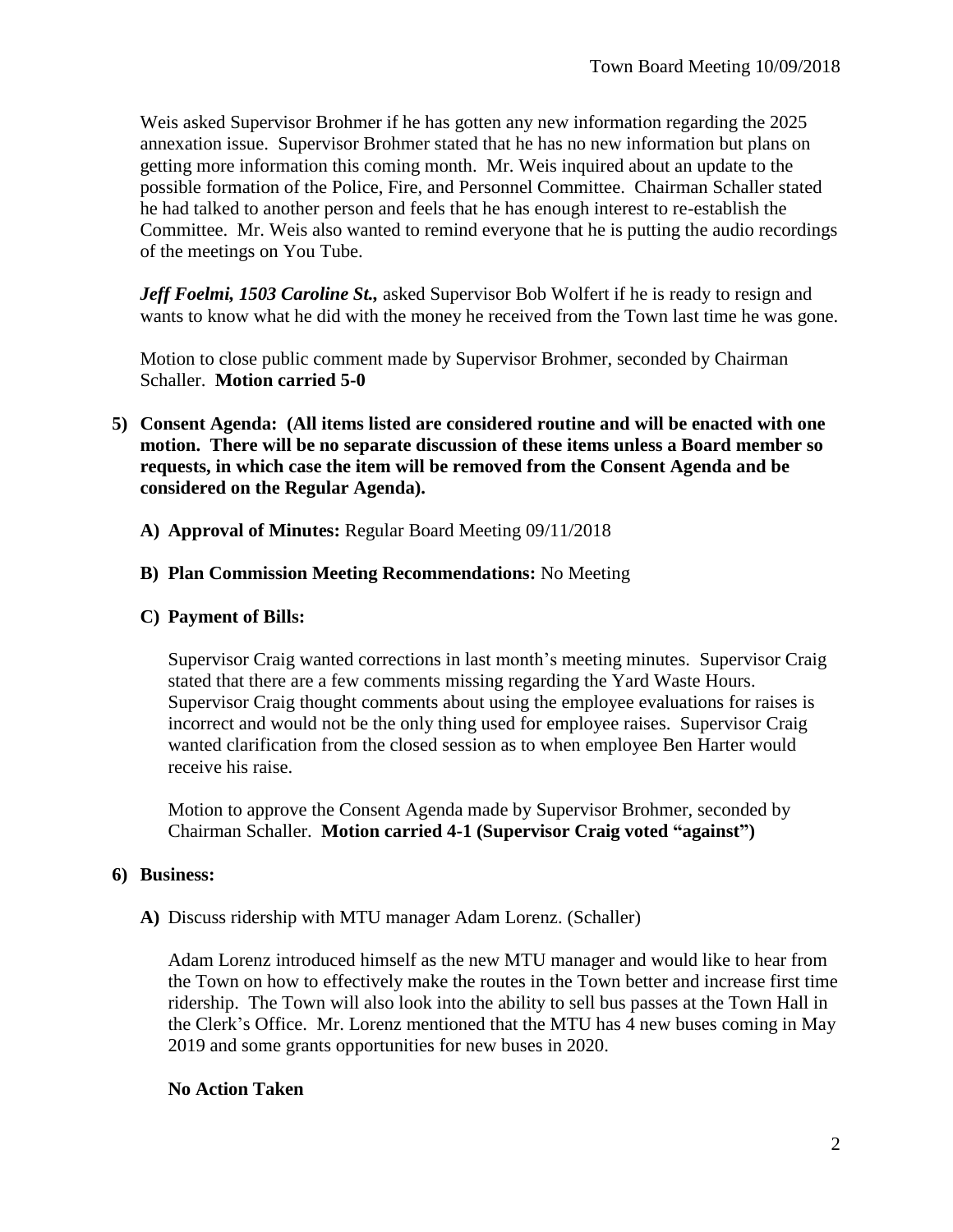**B)** Approval of a Temporary Class "B" Retailer's License for the French Island Lions Club for October 20, 2018 at the Community Center. (Clerk)

Motion to approve a Temporary Class "B" Retailer's License for the French Island Lions Club for October 20, 2018 at the Community Center made by Supervisor Brohmer, seconded by Chairman Schaller. **Motion carried 5-0**

**C)** Disposal method of seized property in possession of Police Department. (Schaller)

Motion to postpone until next month's meeting made by Supervisor Thoren, seconded by Supervisor Brohmer. **Motion carried 5-0**

**D)** Introduction of pay scale and possible raise for Election Inspectors. (Clerk)

Clerk Hawkins presented a pay scale survey of surrounding Municipalities Election Inspectors to the Board. Clerk Hawkins mentioned that 2012 was the last pay increase given to Election Inspectors. Currently, Election Inspectors receive \$8.00/hr. and the Chief Inspector receives \$8.25/hr.

Motion to raise the wage of election staff to \$10.00/hr. and the chief inspector to \$10.50/hr. made by Supervisor Brohmer, seconded by Chairman Schaller. **Motion carried 5-0**

**E)** Set date for budget working session. (Clerk)

Motion to set dates for budget working sessions for October 30, 2018 and November 7, 2018, both at 6pm made by Supervisor Brohmer, seconded by Supervisor Thoren. **Motion carried 5-0**

**F)** Possibility for the City of La Crosse to assume the lease of Fisherman's Boat Landing. (Clerk)

Motion to not allow the City of La Crosse to assume the lease at Fisherman's Boat Landing made by Supervisor Craig, seconded by Supervisor Thoren. **Motion carried 5-0**

**G)** Ideas for possible newsletter to be included in the 2018 tax bills. (Brohmer)

Supervisor Brohmer stated that the maintenance department has some concerns regarding issues they would like placed on the yearly recycler. Those issues are not necessarily recycling issues and do not really belong in the recycler. Supervisor Brohmer mentioned that if the other Supervisors wanted to put a newsletter together that it could be placed into the tax bills. This would also save on additional postage. Clerk Hawkins stated that office staff would be able to help insert a newsletter into the tax bills.

### **No Action Taken**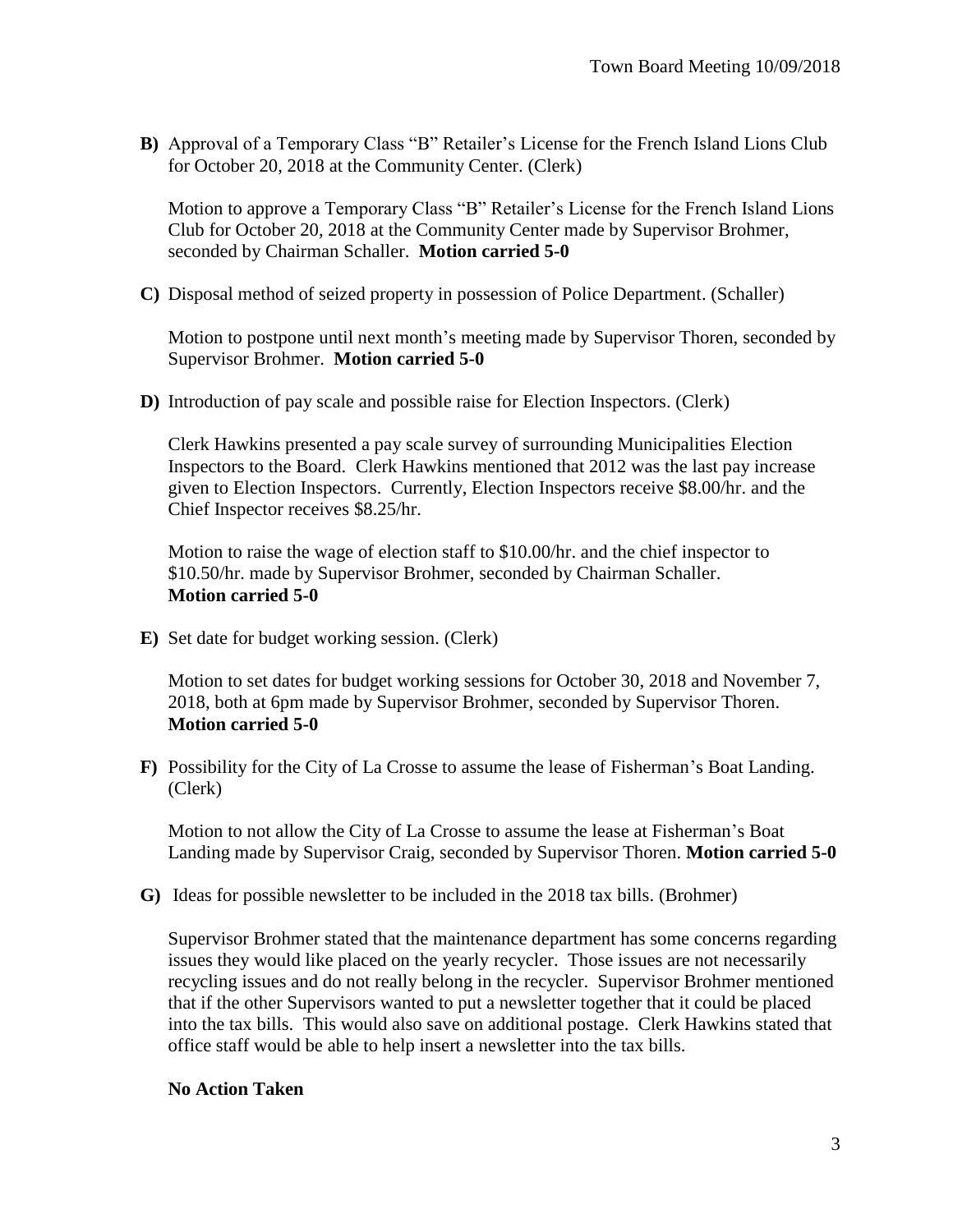**H)** Implementation of Town Procurement Policy. (Schaller)

Chairman Schaller stated that he thought anything over \$500 should be voted on by the Town Board. Supervisor Brohmer thinks that \$500 is too low and would prefer not to have department heads present expenditures at Board Meetings for anything over \$500. Consensus of the rest of the Board was to continue using the Capital Improvement Policy which is set at \$5000.

Motion to leave the procurement policy the way it is made by Supervisor Brohmer, seconded by Supervisor Thoren. **Motion carried 4-1 (Chairman Schaller voted "against")**

**I)** Representative and an alternate for the Joint Municipal Court. (Schaller)

Chairman Schaller stated that he has been going to the Joint Municipal Court meetings and asked if Supervisor Brohmer would be willing to be the alternate. Supervisor Brohmer stated that he would be willing to be the alternate.

Motion to appoint Supervisor Brohmer as the alternate for the Joint Municipal Court made by Supervisor Thoren, seconded by Chairman Schaller. **Motion carried 5-0**

**J)** Set yard waste hours of operation. (Schaller)

Supervisor Craig mentioned that a motion to not change the hours of operation was voted on at last month's meeting.

#### **No Action Taken**

**K)** Discuss fireworks permit fee. (Schaller)

Police Chief Gavrilos discussed cost and overtime for his officers during the time around the  $4<sup>th</sup>$  of July. Supervisor Thoren stated that he is not opposed to a fee. Currently the Town issues around 20 firework permits yearly at no cost. Supervisor Craig mentioned a \$20 fee per permit. Supervisor Brohmer thought a 20 permit cap and charge \$30 per permit. Supervisor Brohmer will draft an ordinance to be presented to the Board at a later date.

Motion to issue firework permits, with a maximum of 20 at \$30 per permit made by Supervisor Brohmer, seconded by Chairman Schaller. **Motion carried 3-2 (Supervisor Craig/Wolfert voted "against")**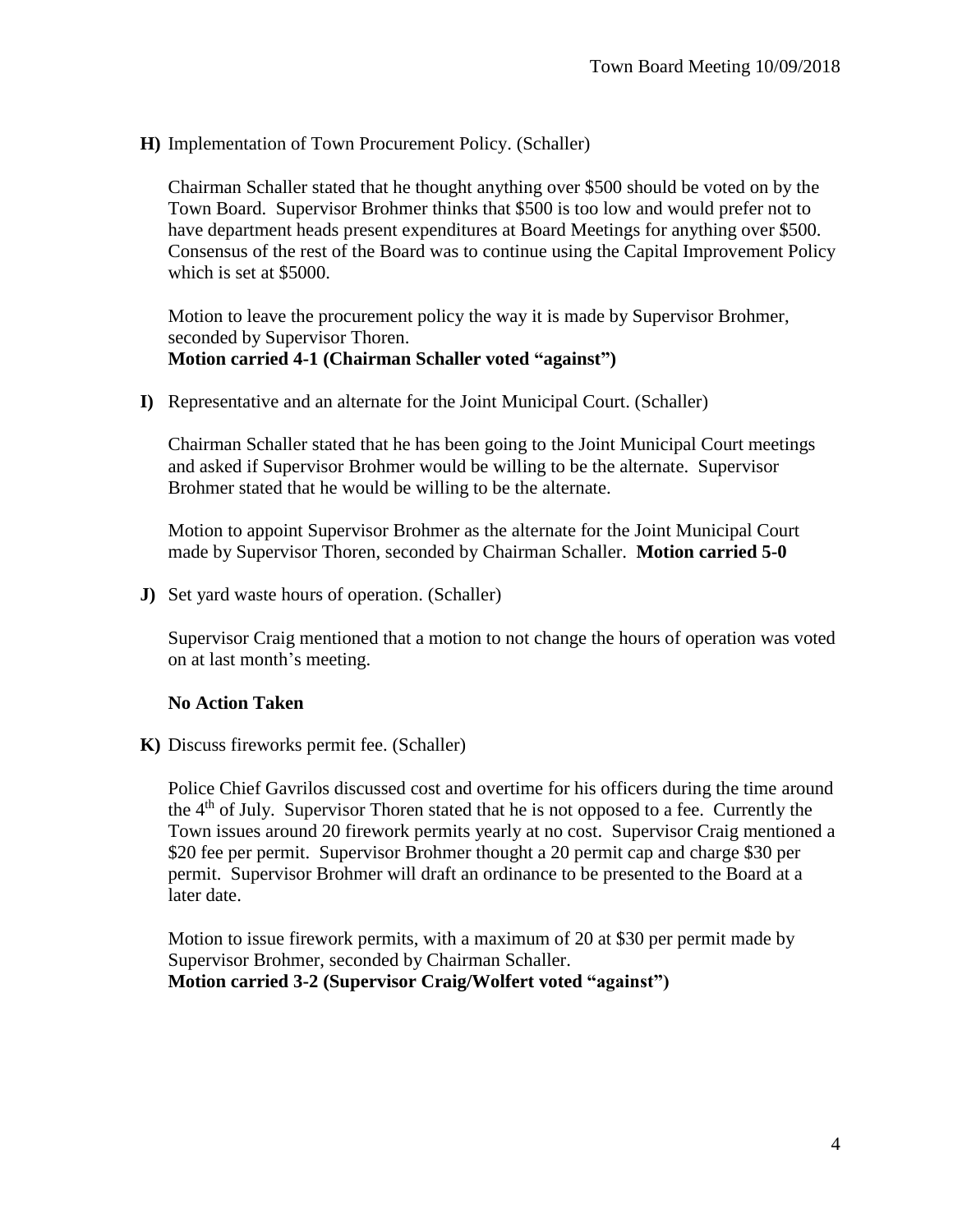**L)** Disposal of FD Firetruck. (Schaller)

Chairman Schaller stated placing notifications on Wisconsin Surplus, Town Website, Facebook, as well as a "for sale" sign. Steve Pintz will place something on Wisconsin Surplus.

Motion to dispose of the old firetruck, put an ad in the paper, place on the Wisconsin Surplus site, Town Website, and Facebook made by Supervisor Brohmer, seconded by Chairman Schaller. **Motion carried 5-0**

**M)** Disposal of park equipment. (Craig)

Supervisor Craig would like to dispose of the old basketball hoops that were replaced at a couple of the parks in the Town.

Motion to allow Maintenance Foreman, Steve Pintz, to dispose of the old basketball hoops made by Supervisor Craig, seconded by Chairman Schaller. **Motion carried 5-0**

**N)** Approval of Resolution #2018-10 for DNR Compliance Maintenance Annual Report (CMAR) (Wolfert)

Motion to approve Resolution #2018-10 made by Supervisor Brohmer, seconded by Supervisor Thoren. **Motion carried 5-0**

#### **7) Public Comment:** *(limit 3 minutes per person)*

Motion to receive public comment made by Supervisor Thoren, seconded by Chairman Schaller. **Motion carried 5-0**

*Bruce Becker, 3111 Lakeshore Dr.,* would like the Board to consider even compensation for Town Employee raises this year. Mr. Becker stated that he would not be in favor or eliminating chipping.

*Lee Weis, 100 Church Dr., wanted to thank the Board for voting to keep the Fisherman's* Boat Landing. Mr. Weis asked if the Town was planning on continuing with chipping for next year. Supervisor Brohmer mentioned that the Town is not looking at eliminating chipping but possibly getting outside contractors. Mr. Weis asked if there was a possibility for the Town to contract for leaf pickup. Supervisor Brohmer stated that would also be possible but cost would determine. .

*Kelsey Craig, 2500 1st Ave E.,* wanted to let everyone know that she is selling French Island apparel to benefit the Park & Rec. Department. Mrs. Craig also stated that she is starting Yoga classes at the Community Center.

Motion to close public comment made by Supervisor Brohmer, seconded by Chairman Schaller. **Motion carried 5-0**